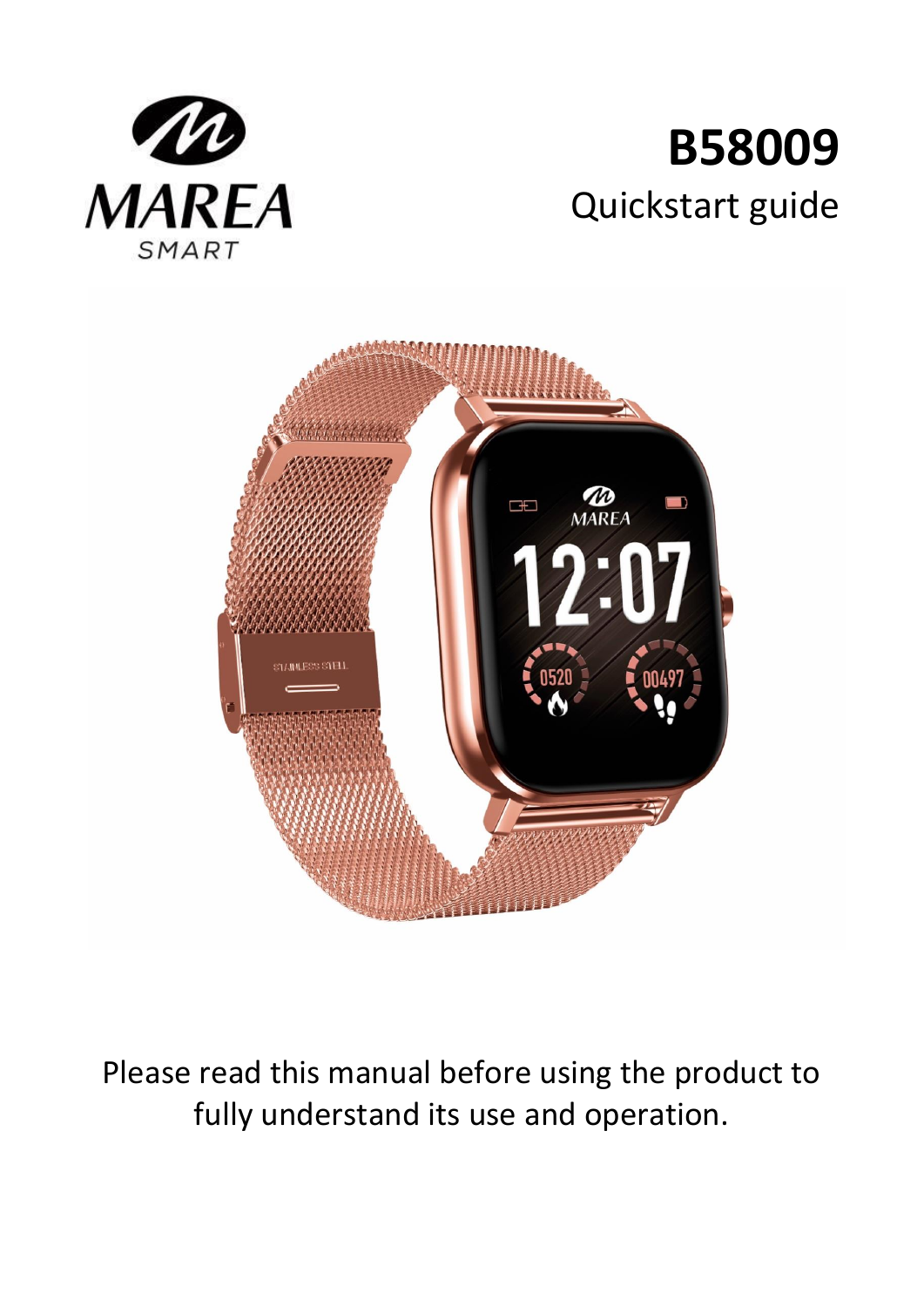# **CAUTION**

- The company reserves the right to modify the contents of this manual without any further notification. Some functions may vary in certain versions of software.
- Please charge this product with the charger provided for no less than 2 hours before using it for the first time.Use only the charger that is included with the product. Make sure that the charger and the smart watch are properly connected while charging. Do not charge if the watch has water (or sweat) to avoid short circuits and damaging the product.
- The two contacts of the charging cable cannot be in contact with a conductor material at the same time, it will cause a short circuit and burn.
- Avoid hitting the smart watch, it could break the glass.
- The waterproof rank is IP67, therefore the smart watch can be used for daily life. But the smart watch cannot be used for diving or be under water for a long time. Furthermore, the smart watch cannot be used in showers / baths with hot water (the water steam can damage it) or in salt water (if it entered the smart watch, it would corrode the internal parts).

# **Download and install the application**

1.Go to our website www.mareasmart.com and find your smart watch model. The model number is found on the back of the smart watch (it starts with "B" and is followed by five digits).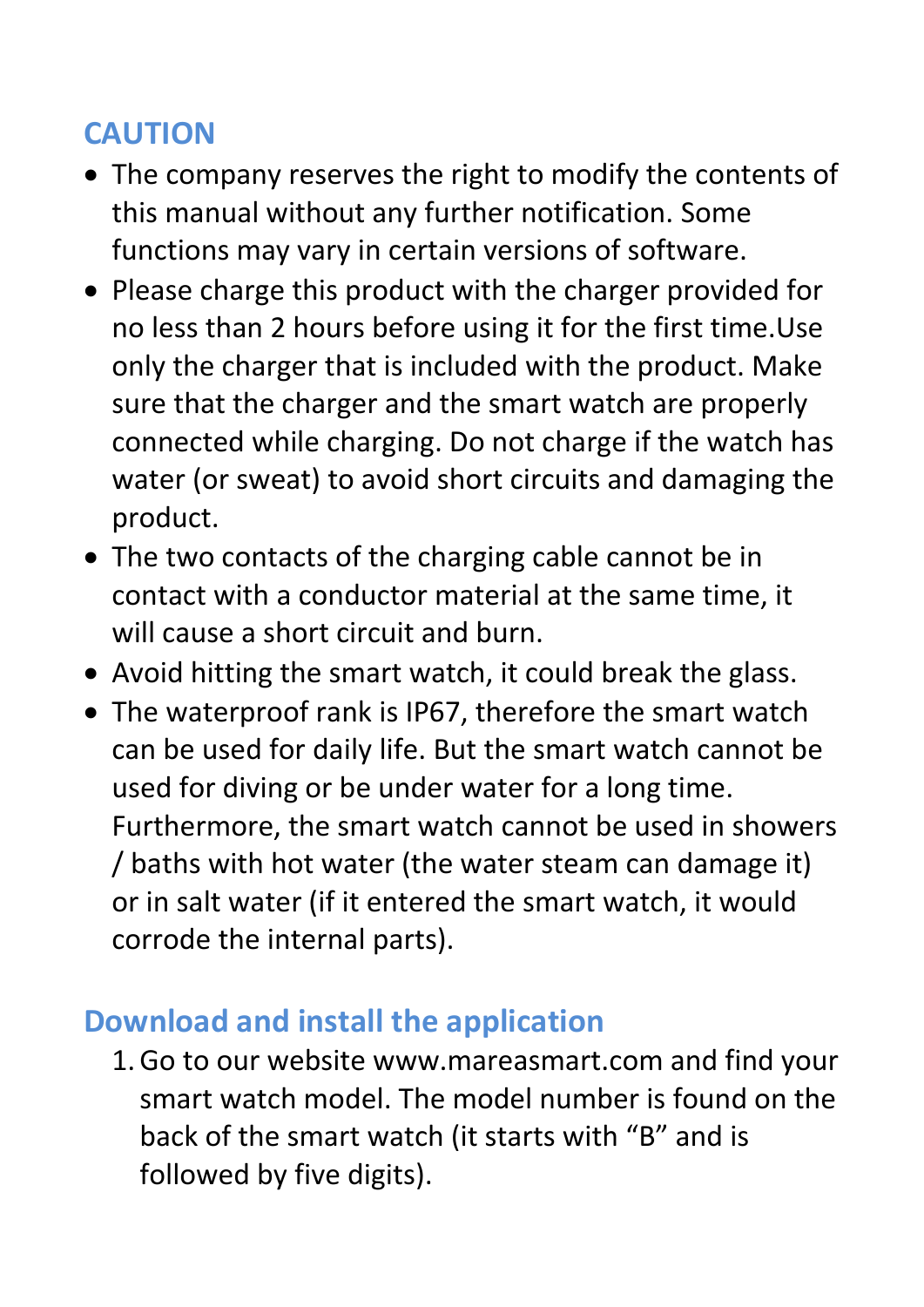- 2.Download and install on your phone the official app that corresponds with your smart watch model.
- 3.Open the app and enable all the permissions that the app requests.
- 4. Turn on Bluetooth on your phone.
- 5.Make sure that the smart watch has not been linked directly through Bluetooth to your phone. If so, unlink it.
- 6. Pair your Marea Smart through the application (so your smart watch will be connected via Bluetooth 4.0)
- 7.On the smart watch, go to Bluetooth, select the type of connection (single or multiple\*) and select your mobile phone model.
- 8. Check on the phone that it is connected via Bluetooth 3.0

\* With multiple connection, the connection between the smart watch and the phone will be re-established automatically even if the smart watch is turned off and on again, but it will consume more battery.

The smart watch and phone need to be connected by Bluetooth 3.0 and 4.0 for all functions to work properly. Within the menu on the smart watch, at the top you can check the status of the connections (green Bluetooth icon indicates that Bluetooth 3.0 is connected, blue Bluetooth icon indicates that Bluetooth 4.0 is connected).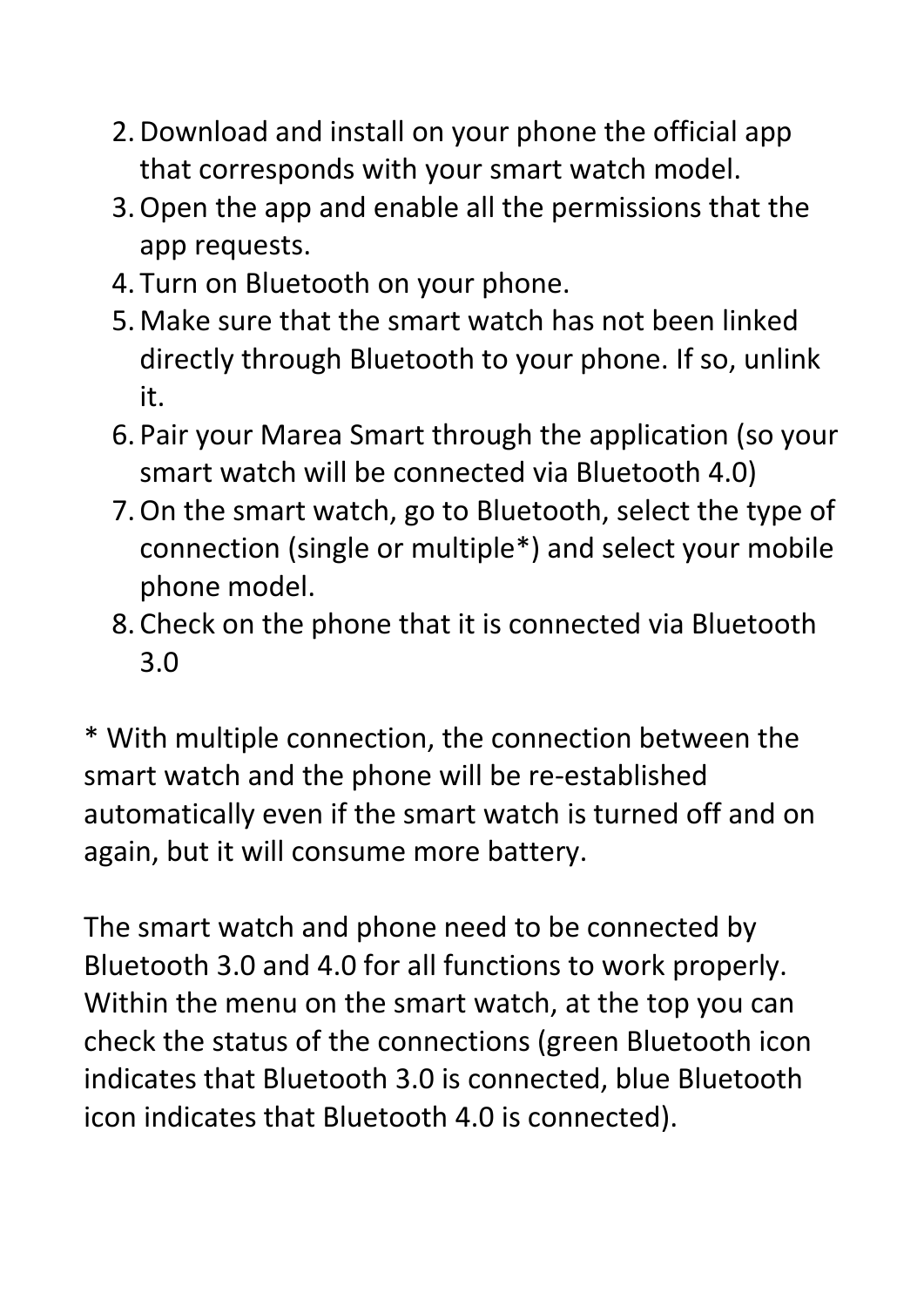As the Bluetooth protocol may vary from one phone brand to another, the Bluetooth connection with the smart watch may sometimes be unstable. To fix the problem, reset the Bluetooth, pair again, or reset the smart watch. If the system appears to have stopped, press and hold the power button for about 10 seconds to restart the smart watch.

# **Notes on linking:**

- Only one smart watch pairing application should be installed on the phone to ensure that the connection with the smart watch is normal. If several applications are connected, they can affect the connection between the watch and the phone. Some Android phones will prompt you that they cannot install the app. Please go to 'settings' of the phone and authorize the 'Unknown source'.
- When the mobile phone requests permissions, click "Allow". On the contrary, you may not receive notifications, scan QR codes, open the remote camera or use other functions. These permissions do not affect the flow of the phone or other information on the phone.
- Some Android phones may accidentally close the app when cleaning the applications. Please keep the app running in the background. To turn on this function on your phone: open the phone settings - application management - official application - rights management backstage management - select background running. The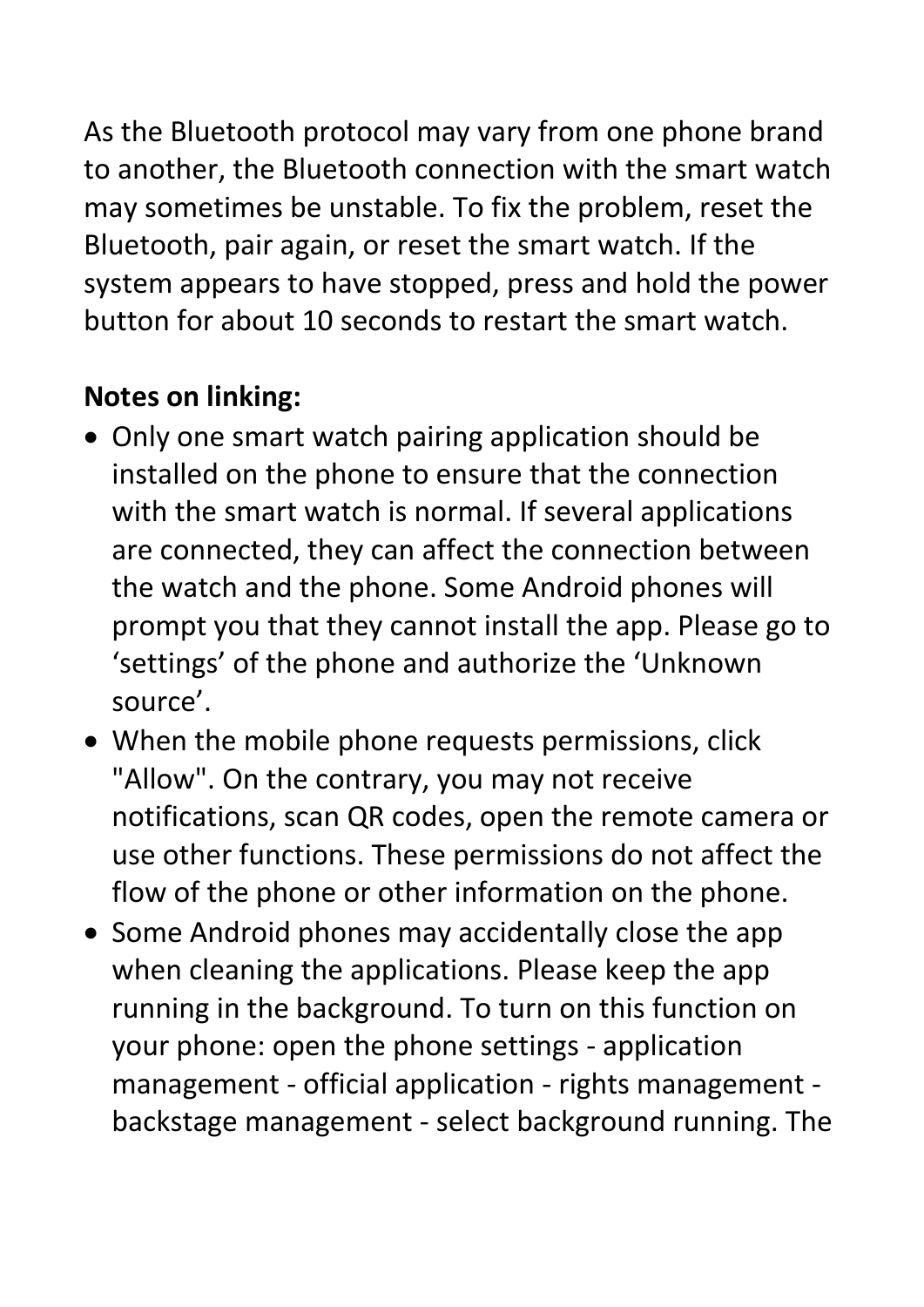setting method may be different due to different mobile phone versions and models.

• For iPhone: if the phone is in standby or hibernation mode for a long time (for example, the phone has not been in use for 2 hours or more and the screen is off), the application will be closed by the iOS system , so the application and the watch will be disconnected and the application functions will not be available. Re-activate the phone and it will automatically reconnect.

# **Smart watch operation**

**Button:** long press to turn on / off the smart watch, press once to return to the main screen. To restart the smart watch, press and hold for 10 seconds.

**Home screen:** touch and hold the home screen to display the available options. Press the screen once to confirm. **Main menu:** slide right / left / up to enter the menu. Within the menu, swipe left /right to access other menu pages. **Functions:** slide right / left / up to enter the menu. Click on an icon to enter that function. Once inside a function, swipe right to return.



**Charger:** includes charging base with USB cable (5V standard for mobile phones). Charging time: about 70 minutes for full charge.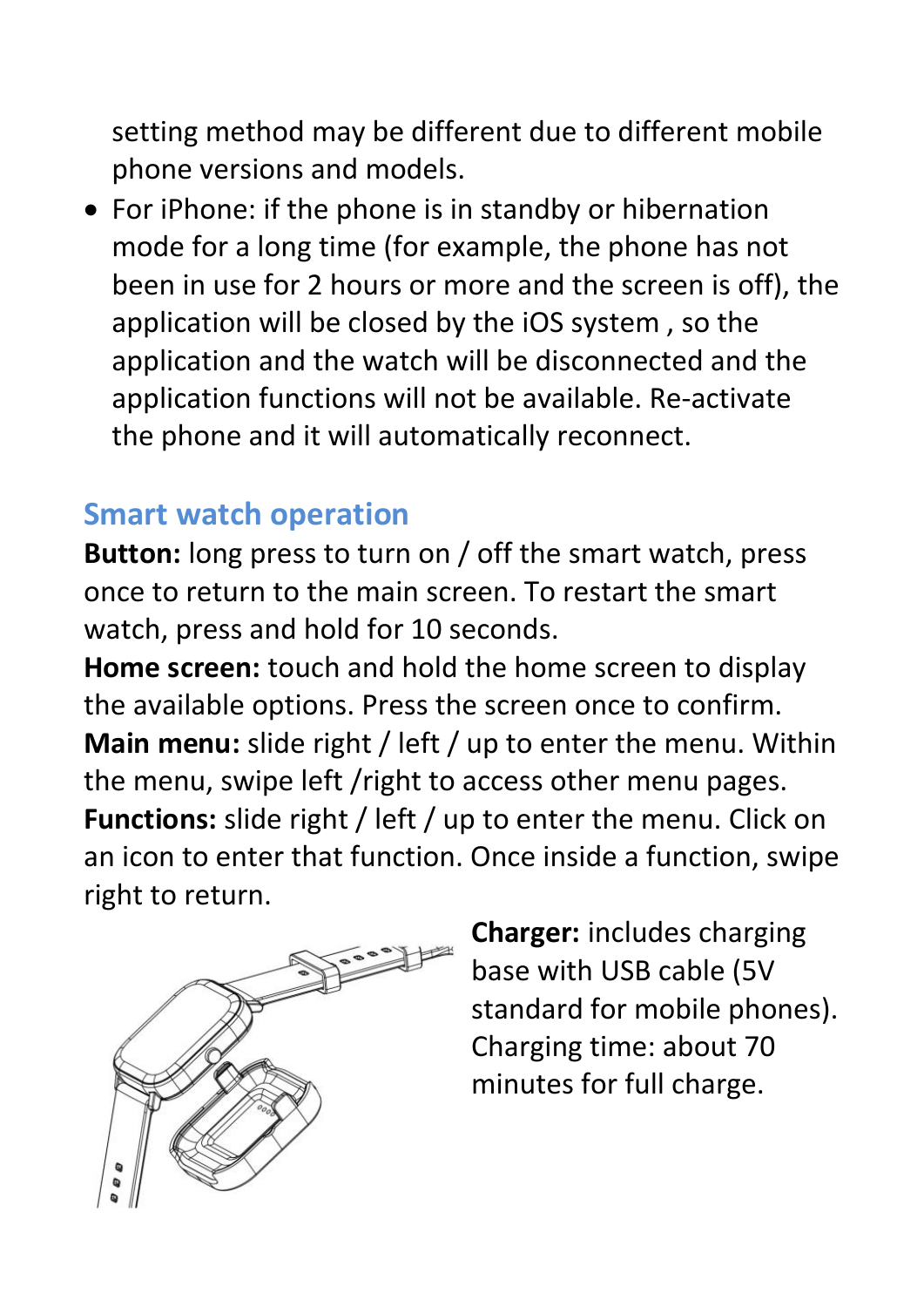# **Main functions in Smart watch**

# **Notifications**

In phone settings, go to Applications, select the downloaded application and activate all permissions. Then go to Notifications and activate all permissions for the application.

On the app, go to More, go to Notifications and turn on notifications.

Make sure that all the other applications you want to receive notifications from on your smart watch have the permissions enabled to appear in the phone's notification bar.

# **Firmware update**

When the Bluetooth connection is stable, enter the application, click More, select Update firmware. If there is a new version, the update progress bar will appear (it may take about 3-5 minutes). When the update is complete, the smart watch will turn on and automatically pair with the phone. It is recommended to deactivate and reactivate Bluetooth.

# **Calls**

- **Dial**: Phone call via Bluetooth, you can talk from the smart watch.
- **Contacts**: Synchronize all phone contacts (maximum 400 contacts).
- **Call log**: Synchronize all phone call history.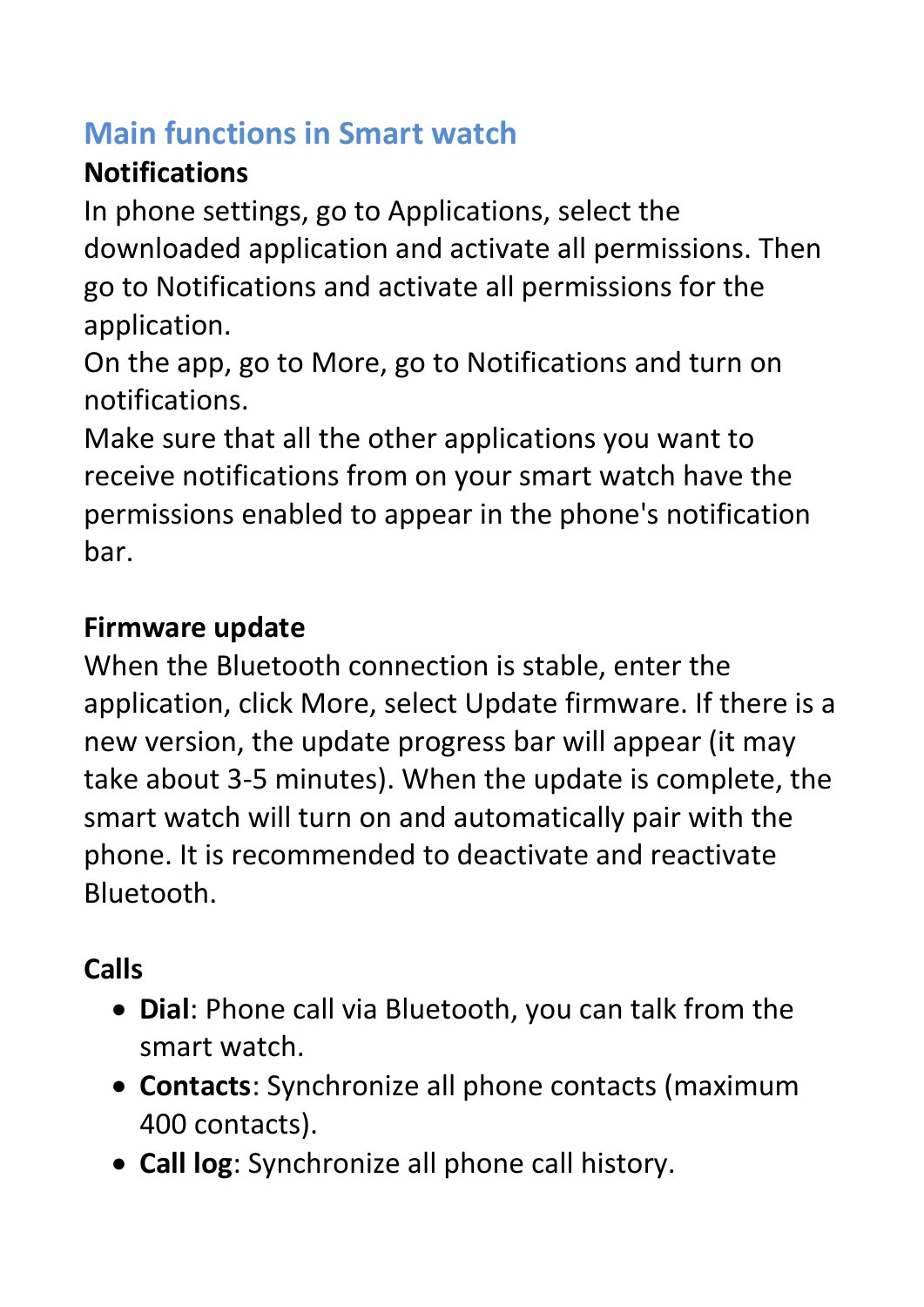• **SMS**: Synchronize all text messages on the phone (feature not yet available for iOs).

### **Bluetooth**

Find the phone you want to connect or disconnect.

#### **Pedometer**

Counter of steps taken in the day, calories consumed and distance walked. Every day at 00:00 all data is automatically saved and the pedometer resets. Swipe up to see the options for this feature: status (on / off), history (data from the last 7 days), goal (select a daily steps goal) and enter personal information (gender, height, weight) to get more accurate measurements.

### **Sleep**

The sleep monitor on the smart watch is automatically activated from 9:00 p.m. to 9:00 a.m. It records duration and quality of sleep. Recorded data can help you adjust bedtime and improve sleep quality. Swipe up to see the options for this feature: status (on / off), history (light and deep sleep), and help.

#### **Heart rate**

Wear the smart watch on the top of your wrist. After about 20 seconds, the real-time heart rate data will be displayed. Press the history icon to view previous measurements. A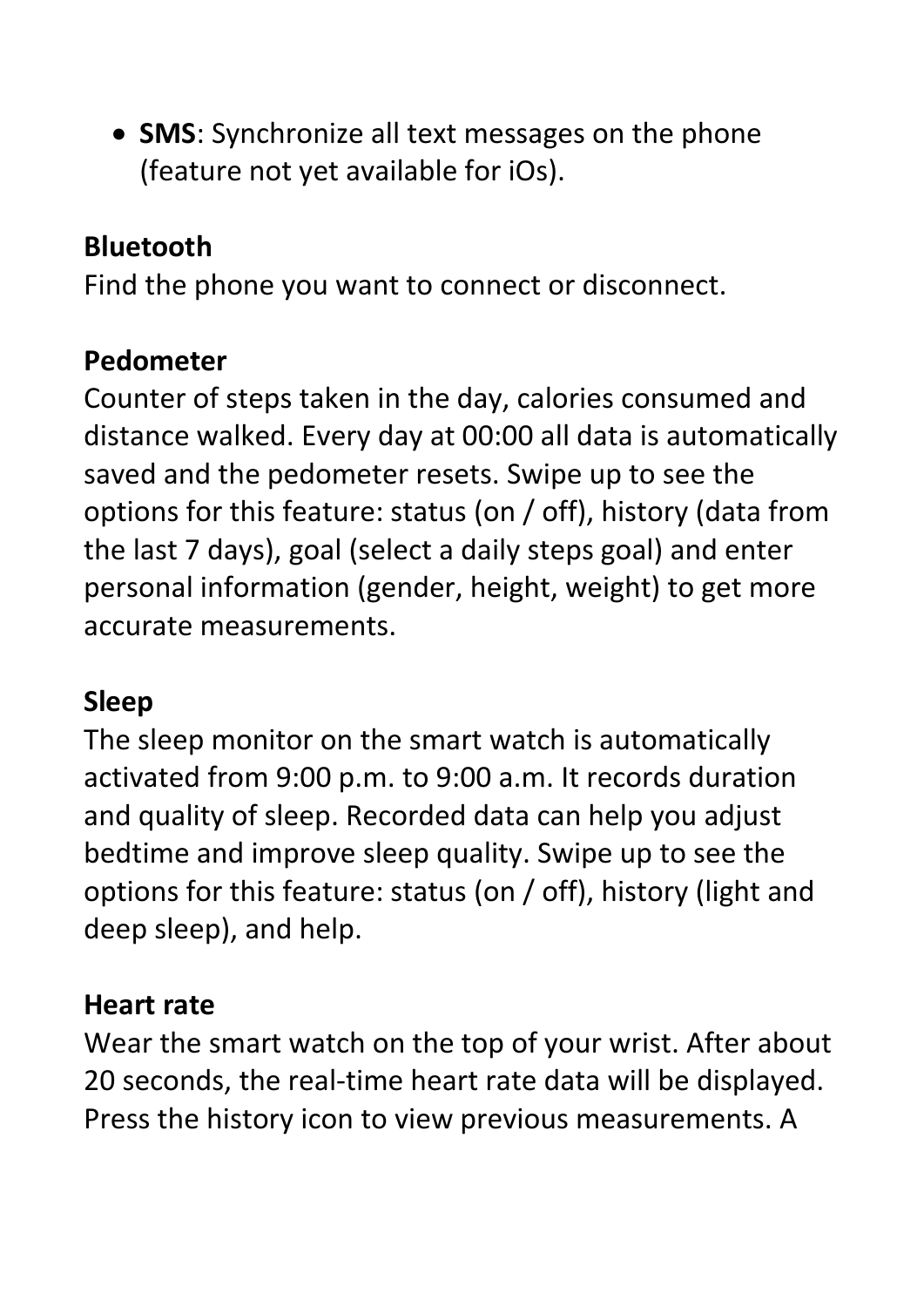normal heart rate value is between 60 and 90 beats / minute.

# **ECG**

It uses the combined technology of the optical heart rate sensor and electrocardiogram. After about 30 seconds, the data will be displayed on the screen. When the measurement is finished, the screen will show "ToApp", indicating that the data is being transferred to the app to be saved.

### **Sedentary reminder**

Select an alarm to remind you that it is time to get up and move.

# **Wrist movements**

Activate / deactivate the following functions: turn wrist to silence call, turn wrist to silence alarm, turn wrist to turn on screen, shake to answer the call.

# **Background**

You can choose the style of the background.

### **Home screen**

You can choose between different home screens.

# **Sound**

Select the ringtone according to the type of notification.